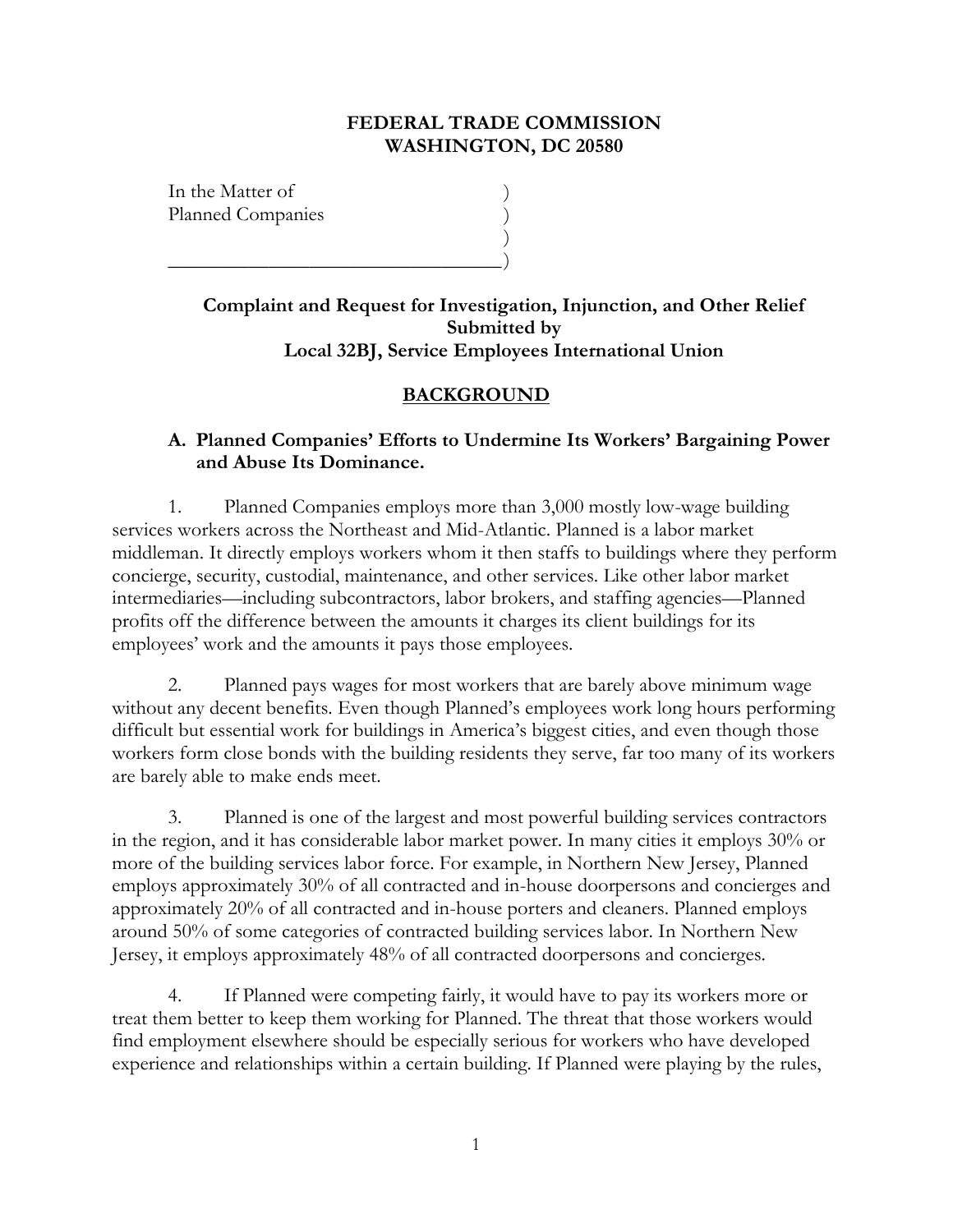those workers could be hired away by an employer who would pay them more for performing the same work.

5. But Planned keeps its workers trapped in their jobs while staving off competitive pressures to improve wages and benefits by imposing a contractual restraint on its building clients that obstructs them from hiring, directly or indirectly, Planned's employees who have worked in the building. No matter how much a building may value the work of its Planned security guards, custodians, or other workers, and no matter how much the building may dislike contracting with Planned, a building is effectively prevented from hiring those workers or bringing in a different contractor to employ them. This means that Planned's workers are trapped working for Planned even if their skills and experience working in a building are worth substantially more to that building than Planned pays.

6. This state of affairs is directly contradictory to Planned's recruitment materials. Planned tells job applicants that it offers "not just a job, but a career."<sup>1</sup> But it does not disclose its restraint to applicants or tell them that when they are placed with a building they will be effectively stuck in their jobs with Planned, no matter how much value they provide. In other words, Planned's workers do not ever have the opportunity to negotiate over the restraint that keeps them trapped in their jobs for Planned.

7. While Planned and other labor market middlemen may have legitimate interests in protecting their investments in training and recruiting employees, Planned provides minimal training to its employees. It imposes its restraint not to protect its investment in its workers but rather to undermine the bargaining power of its low-wage workers, to keep both buildings and workers captive to Planned, and to prevent competing contractors from hiring the most experienced workers.

8. For the reasons stated in this complaint, Planned's conduct is both an unfair method of competition and an unfair and deceptive practice under  $\S$  5 of the FTC Act, 15 U.S.C. § 45.

## **B. Planned's Conduct Is Illustrative of Unfair Methods of Competition that Employers Use in the Fissured Workplace to Undermine Worker Power**

9. Planned's conduct is one instance of a systemic problem that the FTC should confront through its enforcement, investigative, and rulemaking authorities.

10. Employers in a variety of industries too often abuse their dominant position by using noncompete agreements and contractual no-hire provisions to keep workers trapped in their jobs, undermining worker bargaining power and driving down wages.<sup>2</sup>

<sup>1</sup> *See* https://www.plannedcompanies.com/careers/

<sup>2</sup> The FTC has acknowledged the insidious nature of non-compete agreements in the labor market. Federal Trade Commission, "Non-Competes in the Workplace: Examining Antitrust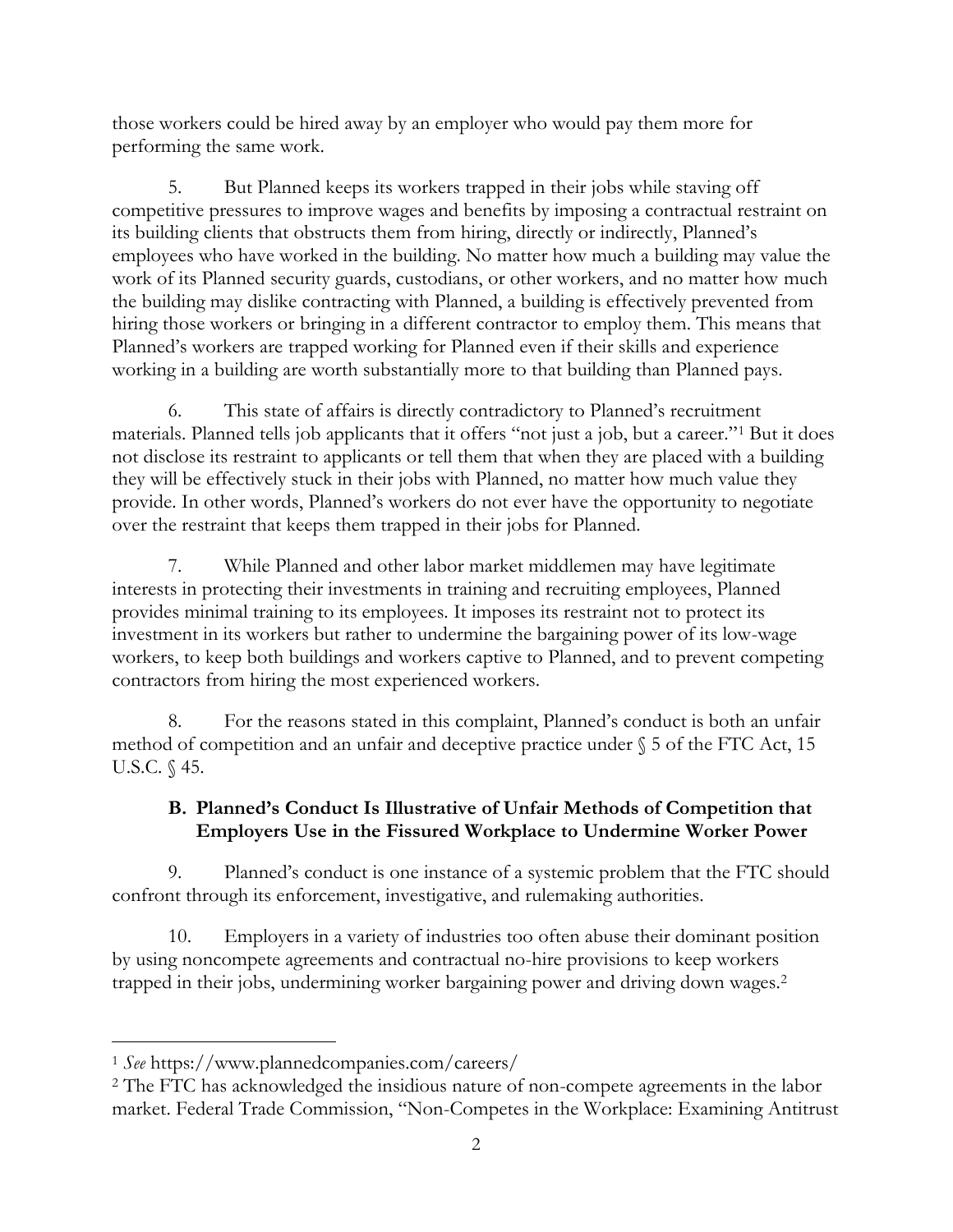11. Restraints on workers' right to move between jobs in search of better treatment and higher wages (and on employers' right to compete for the best workers) arise in several contexts beyond the traditional non-compete agreement that some employers include in contracts with their workers.

12. Similar restraints also arise in agreements between and among potential employers. No-hire and no-poach agreements amount to an agreement among employers not to compete for each other's workers. The FTC and DOJ have instructed that no-hire and no-poach agreements may violate the antitrust laws and be criminally prosecuted.<sup>3</sup>

13. No-poach and no-hire agreements are not always the product of smoked-filled backrooms. They are also a fixture of written contracts between and among employers, especially in the context of so-called "fissured workplaces," where workers are directly employed by labor market intermediaries like Planned.

14. Firms across the fissured workplace frequently use no-hire or conversion fee agreements to interfere with workers' mobility between employers to seek out higher wages and better treatment.<sup>4</sup> As a consequence, employees of labor market intermediaries, are frequently trapped in temporary or precarious work, without decent benefits and wages and without the opportunity for meaningful professional advancement.

15. This case is a powerful example of the harm caused to workers and competition by no-hire or other restraints in a fissured workplace. The restraint is particularly troubling because of the close bonds that buildings and their tenants often form with building services employees. When Planned's contracts with buildings terminate, the

and Consumer Protection Issues," January 9, 2020, [https://www.ftc.gov/news](https://www.ftc.gov/news-events/events-calendar/non-competes-workplace-examiningantitrust-consumer-protection-issues)[events/events-calendar/non-competes-workplace-examiningantitrust-consumer-protection](https://www.ftc.gov/news-events/events-calendar/non-competes-workplace-examiningantitrust-consumer-protection-issues)[issues.](https://www.ftc.gov/news-events/events-calendar/non-competes-workplace-examiningantitrust-consumer-protection-issues) *See also* Starr, Evan and Prescott, J.J. and Bishara, Norman D. (2020), *Noncompetes in the U.S. Labor Force*, U of Michigan Law & Econ Research Paper No. 18-013. http://dx.doi.org/10.2139/ssrn.2625714; EconoFact, "The Chilling Effect of Non-Compete Agreements," May 20, 2018, https://econofact.org/the-chilling-effect-of-noncompeteagreements

<sup>3</sup> DOJ & FTC, *Antitrust Guidance for Human Resources Professionals*, Oct. 2016, [https://www.justice.gov/atr/file/903511/download.](https://www.justice.gov/atr/file/903511/download)

<sup>4</sup> *See, e.g.*, Rachel Abrams, *Why Aren't Paychecks Growing? A Burger-Joint Clause* Jane R. Flanagan, *Fissured Opportunity: How Staffing Agencies Stifle Labor Market Competition and Keep Workers "Temp"*, 20 J. L. Society 247, 249 (2020); David H. Seligman, *Having Their Cake and Eating it Too*, Harv. Labor and Worklife Program, June 2018, https://lwp.law.harvard.edu/files/lwp/files/webpage\_materials\_papers\_seligman\_june\_13\_ 2018.pdf.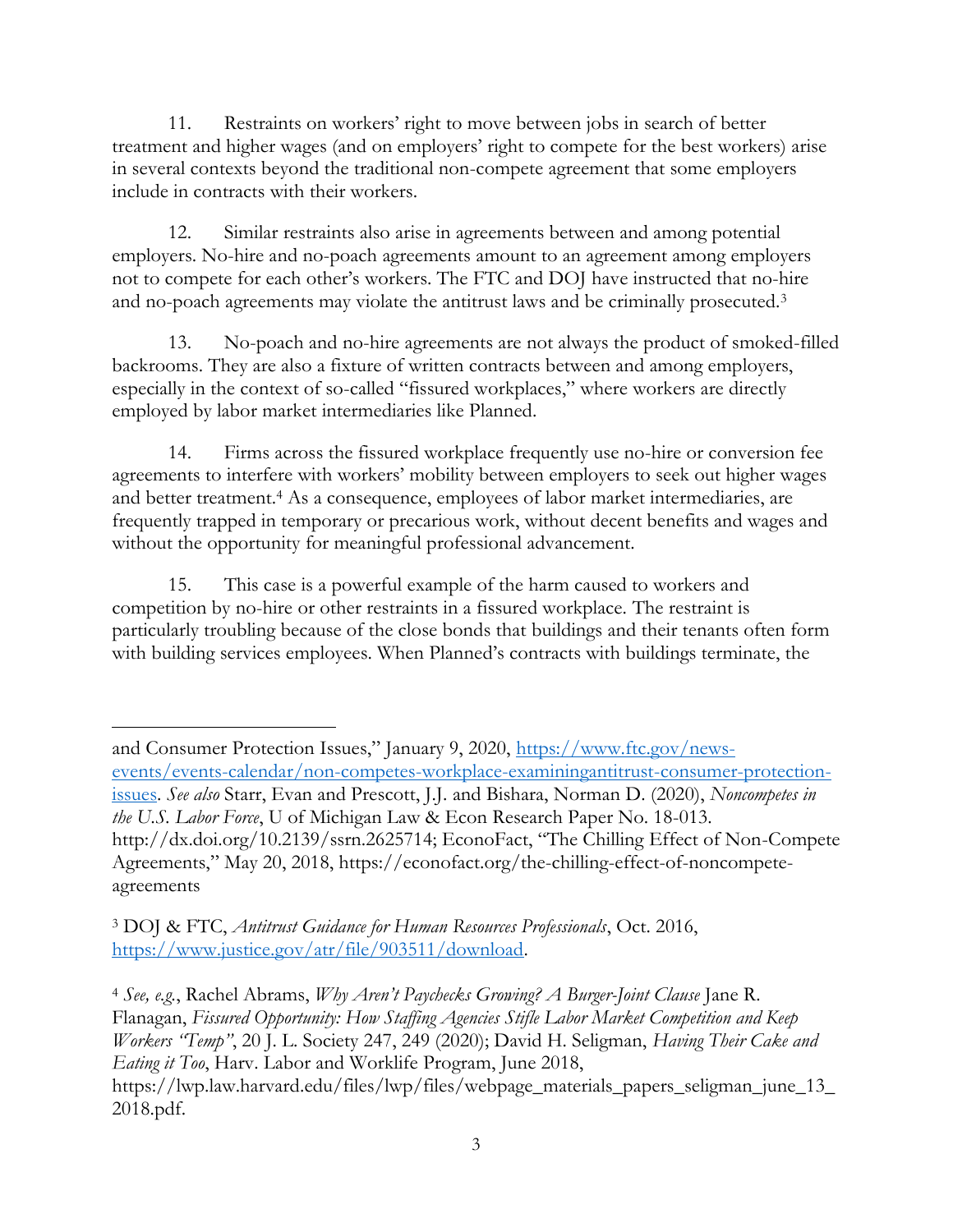restraint effectively prevents buildings from hiring those workers on for permanent employment or retaining them through another intermediary agency.

16. In this way, the restraint harms workers, and it limits competition among employers. It effectively removes from the pool of potential employees the workers who are the most qualified to perform the work and by obstructing Planned's clients from retaining a different building services contractor who could pay the building's preferred workers more even while charging the building less.

17. Fissured workplace no-hire agreements are unfair and deceptive because they are typically not disclosed to workers when they begin employment. One of the purported justifications for non-compete agreements is that workers can negotiate over them and could in theory bargain for consideration in the form of higher wages in exchange for giving up the right to seek employment with a competitor business. That purported justification—a fiction for most workers who are required to sign non-compete agreements—is especially farcical in cases like this one because Planned's workers are not even presented with the restraint at issue.

### **PARTIES**

18. Local 32 BJ, Service Employees International Union ("32 BJ") submits this complaint to petition the FTC on behalf of Planned employees.

19. 32 BJ is an affiliate union of the Service Employees International Union with more than 175,000 members, primarily located in Northeast. 32BJ members work for private employers, the public sector, and companies receiving government contracts and include cleaners, property maintenance workers, doormen, security officers, window cleaners, building engineers, and airport, school and food service workers.

20. Planned, a subsidiary of FirstService Corporation, is a New Jersey-based building services company that operates through three divisions: Planned Building Services (PBS), Planned Lifestyle Services (PLS), and Planned Security Services (PSS). PBS provides cleaning and maintenance services at residential and commercial buildings; PLS provides doorperson and concierge services at residential buildings; and PSS provides security guard services at residential and commercial buildings. Planned contracts with more than 1,000 properties throughout the Northeast, Mid-Atlantic, San Francisco, and the South.

### **STATEMENT OF FACTS**

### **A. Planned's Broad No-Hire Contract**

21. Planned routinely includes a restrictive covenant or restraint in its contracts with client buildings that obstructs its clients and any of those clients' future contractors, including Planned competitors, from hiring Planned employees for six months after the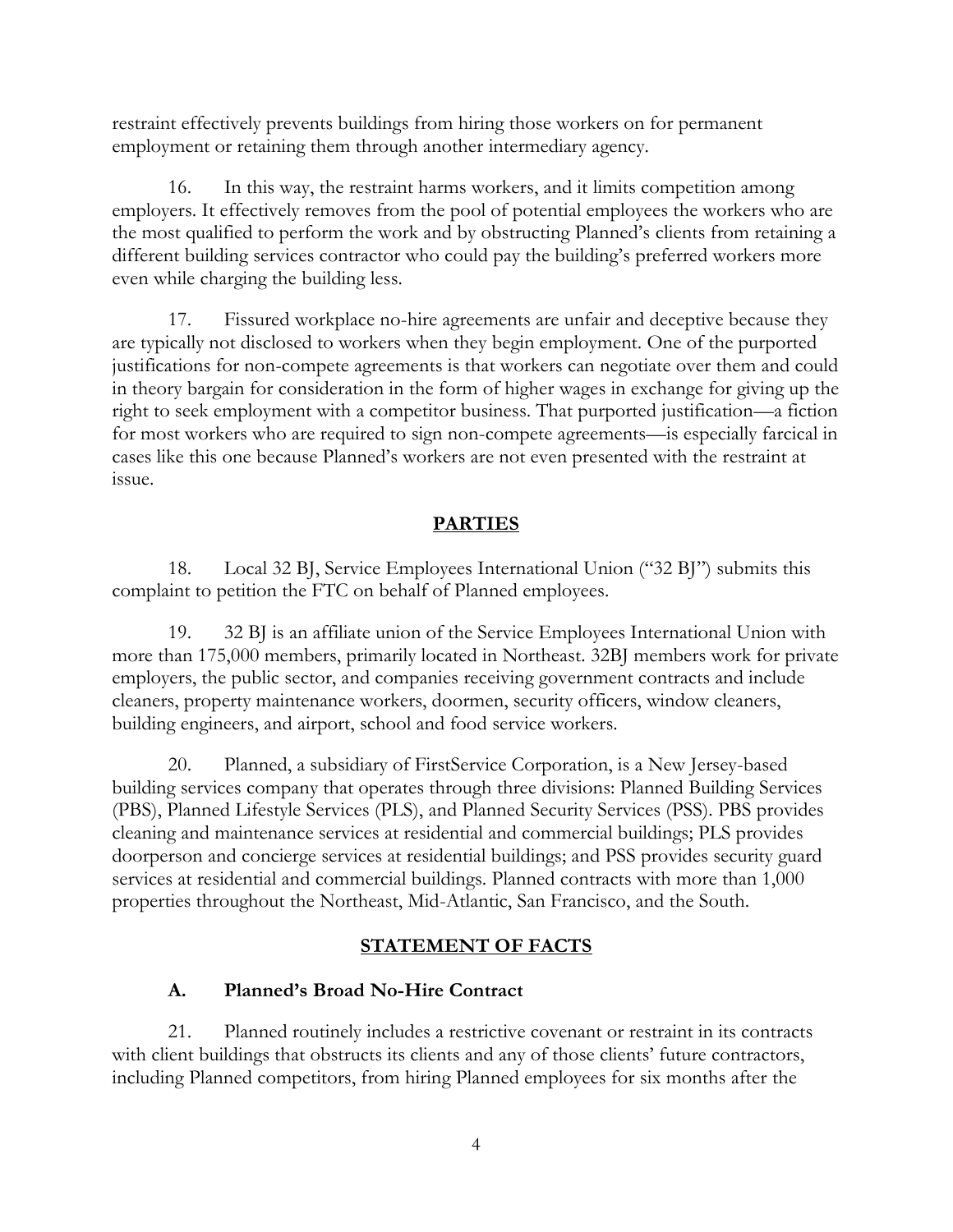termination of Planned's contract with the client or six months after the employee leaves the employment of Planned.

22. The restraint imposes a penalty on buildings who violate it by requiring them to pay three months of average compensation for every worker hired on by the building from Planned. The penalty amounts to a "bondage fee," keeping Planned's workers trapped in their jobs.

23. Below is an excerpt of Planned's standard restrictive covenant clause, from Planned Building Services' November 2018 proposal to perform janitorial and maintenance services at the Horizon House cooperative housing complex in Fort Lee, NJ.

## *RESTRICTIVE COVENANT*

*The Owner and its affiliates or subsidiaries in the State of New Jersey, and any person or entity retained by the Owner to replace PBS agree to refrain from directly or indirectly soliciting or employing our employees to work for them in a similar job classification for six (6) months after either the termination of this Agreement or such employee voluntarily or involuntarily leaves our employment at the Property.*

*Should this covenant be violated, Owner shall pay PBS three (3) months' average earnings per employee as compensatory damages for the loss of each such employee. All costs, including attorney's fees and court costs, in collecting this payment, shall be borne by the Owner.*

24. The same restrictive covenant clause was included in Planned Building Services' August 2020 proposal to perform janitorial and maintenance services at the James Monroe condominium in Jersey City, NJ.

25. Recent testimony from a hearing before the National Labor Relations Board (NLRB) regarding an unfair labor practice charge brought by SEIU 32BJ against Adamas Building Services, a Planned competitor, confirms that this language or substantially similar language is standard in Planned's contracts for buildings in New York, New Jersey, and elsewhere.

26. The extreme breadth of the covenant underlines its unfair nature. It applies not just to the building owner, but also to its "affiliates or subsidiaries." Real estate developers often own many buildings through separate LLCs. The restrictive covenant obstructs workers from gaining employment at any of these buildings, even though the worker may not even know the two buildings are affiliated.

27. The restraint also applies to "any person or entity retained by the Owner to replace PBS." A contractor that replaces Planned may have dozens of accounts around the region. Yet the covenant would interfere with a worker's employment at any of these accounts.

28. Finally, the covenant is effective not only during the course of Planned's contract, but for "six months after either the termination of this Agreement or such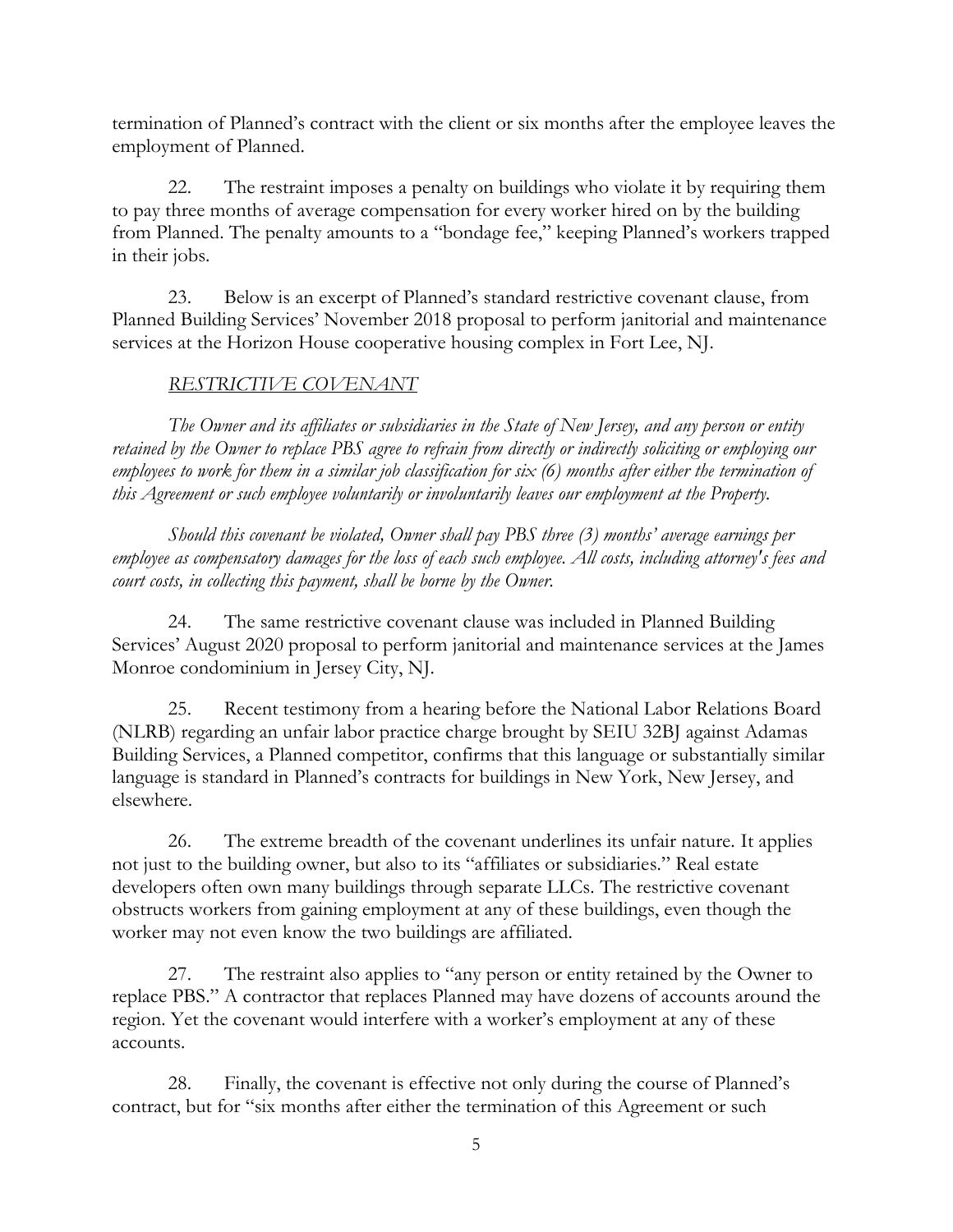employee voluntarily or involuntarily leaves our employment at the Property." When Planned loses an account, it can choose to offer workers transfers to other accounts. But if Planned does not make such an offer or the worker does not accept, Planned still interferes with the worker's employment for six months, long after Planned has lost the account and the worker's services. The covenant even covers workers after Planned terminates them meaning after Planned has surrendered any purported investment in training or recruitment.

29. Planned has not denied that this restraint is enforced against buildings that seek to hire Planned employees directly. To the contrary, testimony and documentary evidence from an NLRB hearing confirm that buildings are reticent to hire former Planned employees because of this covenant, no matter how much experience those workers have in a building or the relationships they may have with its tenants.

30. Building services workers are not fungible. Existing staff with experience working in a building—known in the industry as "incumbent" workers—provide substantial value to a building. A Planned competitor has testified, "[I]t behooves me to hire [incumbent staff] because I'm saving on the training. They know the facility. They know what is expected. . . . [T] hey can help train our—our incoming staff."

31. The longer a Planned worker works a building, the more valuable they become to the building because of the relationships and experience they develop on the job. This experience is not cultivated through investments made by Planned in worker training but through workers' own investments in their development of skills specific to a certain building. Those skills and experiences should give workers more bargaining power. Even if a worker never explicitly considers going to work directly for a building, the threat that a building could hire a worker directly—cutting out the middleman—would force Planned to pay workers more and treat them better.

32. The contract does not only interfere with buildings' efforts to hire Planned's workers, it also interferes with buildings' efforts to contract with a different contractor that could hire those workers. It expressly covers "any person or entity retained by the Owner" to replace Planned. Such language impedes buildings from retaining different contractors to replace Planned because in doing so, the building would be unable to benefit from incumbent workers.

33. If Planned were competing fairly, it would pay its incumbent workers enough to prevent them from working directly for the building or another contractor, charge its building clients a competitive price, and provide them with sufficiently good service to prevent them from hiring another contractor to take over their building services from Planned. In other words, Planned would compete by paying its workers more and charging its customers less.

34. Instead, Planned competes by keeping both its workers and building clients captive through a restrictive covenant that effectively means that Planned can be the only provider of valuable incumbent labor.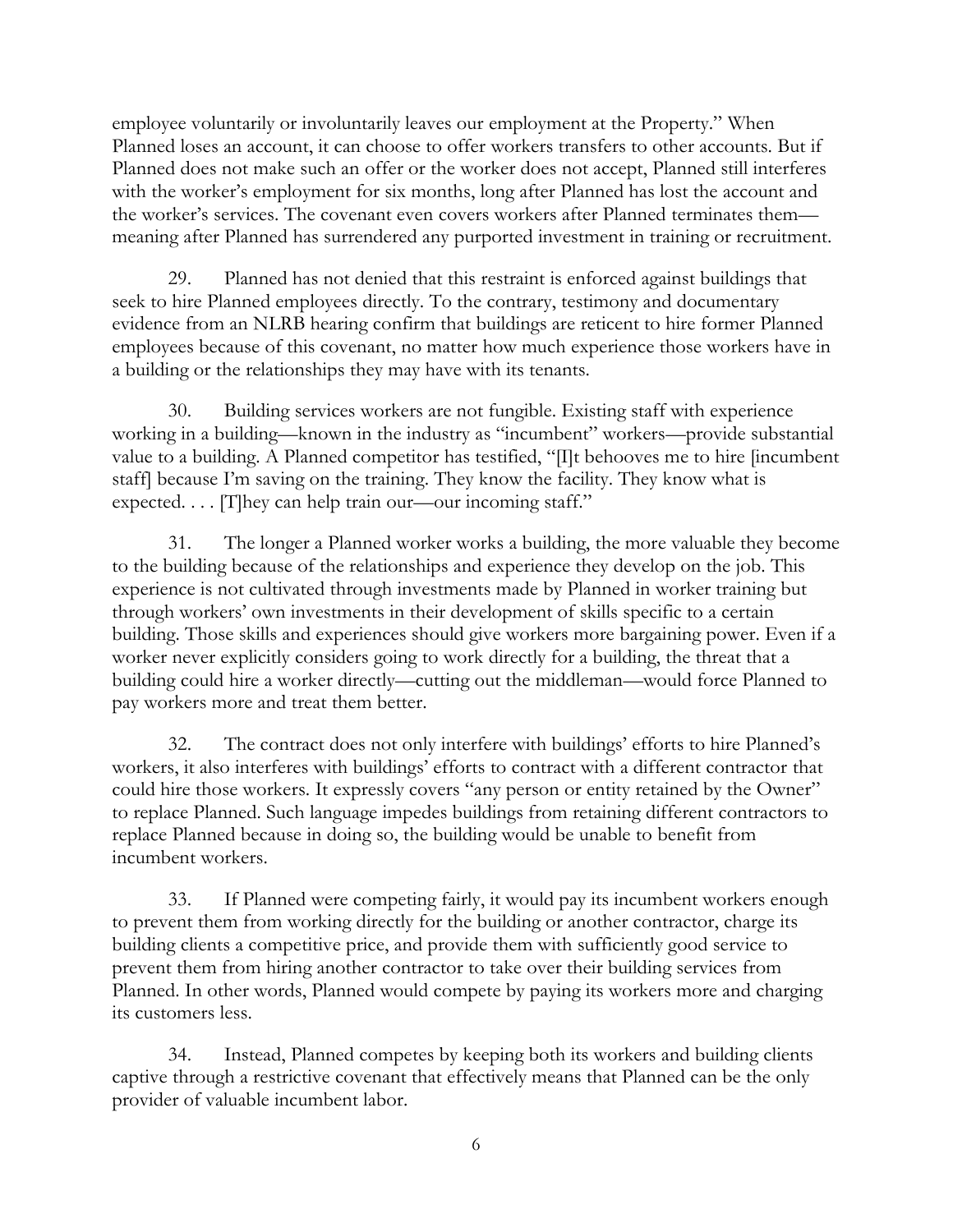### **B. The Absence of Any Legitimate Justification for Planned's Restraint**

35. The restraint and its bondage fee are not justified by any legitimate need Planned may have to protect its investment in recruitment or training. Planned invests little time or resources in hiring and training new service employees.

36. In February and March 2020, Local 32BJ conducted a survey of Planned building services workers in New Jersey and New York and found that 36% (24 of 66 respondents) received no training. For the Planned employees who do receive formal training, it consists primarily of on-the-job training that involves shadowing another building services employee for half of a day or one day.

37. Planned employees develop important skills and experiences working for a building, but they develop those skills and experience through their work, not through formal training provided by Planned.

38. Planned's restraint is also unrelated to the protection of trade secrets, an oftcited justification for non-compete agreements. Planned's building services employees do not have access to trade secrets. To the extent that Planned's employees have access to nonpublic information that helps them perform their jobs effectively, it is information they personally acquire through their work in buildings, not information that is in any way proprietary to Planned.

39. Finally, Planned's restraint does not protect any meaningful investment by Planned in recruiting, hiring, and placing employees with buildings. Many Planned workers apply to work for Planned at specific buildings through online job postings on standard online hiring platforms.

### **C. Planned's Below-Market Benefits and Wages**

40. The restraint at issue allows Planned to retain employees even while paying them below market wages because it deprives those employees of the opportunity to use their skill, training, and experience within a building to bargain for higher wages from a building or contractor that replaces Planned or even from searching for work at a different building with the same ownership.

41. In 2020, Planned paid residential cleaners in northern New Jersey as low as minimum wage or \$11 an hour. According to data provided by Planned, only about 10% of Planned's service employees at certain locations in New Jersey and New York are enrolled in the company's health plan. Low plan enrollment may be the result of the high cost of employee premiums and deductibles.

42. Planned's competitors pay better. Delta Building Services, ABM, and Able Services all employ residential cleaners in Bergen County and pay those cleaners a minimum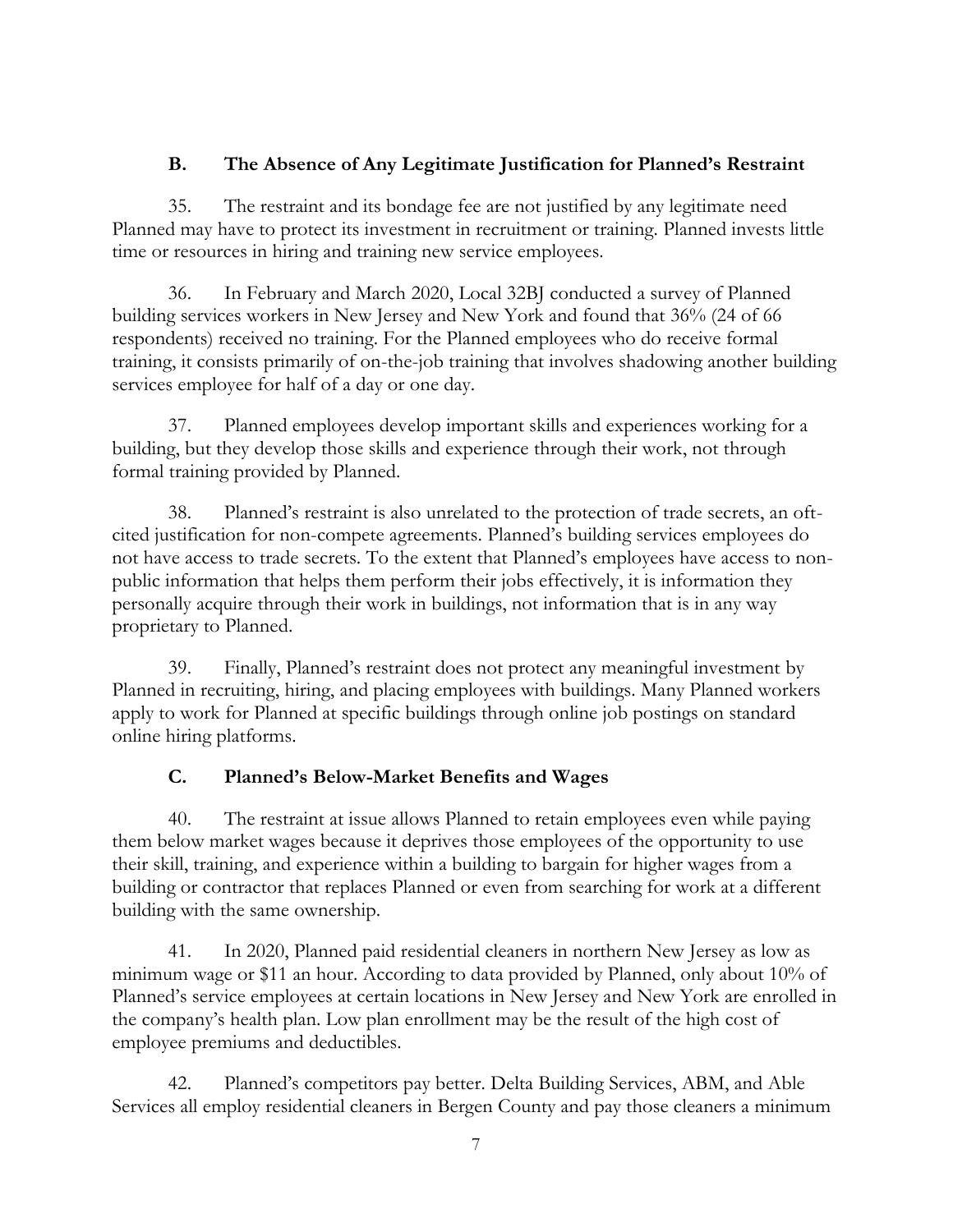of \$16.00 an hour, while providing all employees with fully employer-paid family health coverage (*i.e.,* a health plan with no employee premium contributions).

43. Building service workers in New York who are employed directly by building owners earn as much as \$28 per hour, with employer-paid family health insurance, a pension, and other benefits.

44. This data aligns with a broader market-wide trend. Workers employed directly for a building earn substantially higher wages than those contracted through a middleman. For example, data regarding concierge wages in New York suggests that the median hourly wage for all concierge workers, both those who work directly for a building and those who are contracted through a third party, is \$23.30. Those who are contracted out earn a median wage of \$20.68. In other words, contracted building services workers earn substantially less than direct-hire workers, but even the average contracted worker earns substantially more than many Planned building services workers.

45. Were it not for Planned's restraint, valuable incumbent employees could obtain higher wages or benefits by working directly for buildings or even by working for Planned's competitors. Those competitors would compete with Planned by offering better services to buildings or even by charging a lower price while still paying Planned's incumbent workers more than Planned pays to ensure that the competitor could provide buildings with the building's preferred workers. This arrangement would be preferrable to both Planned's clients and to Planned's workers.

46. Because of the illegal restraint, contracting with Planned is the only way buildings can continue to benefit from incumbent employees, but the premium that buildings may pay for incumbent employees is recouped entirely by Planned through the profits it makes off each hour that its employees work, and not by the workers who provide that value, developed through their own on-the-job training and relationships, who are paid substantially less than other employers offer to similar workers.

# **D. Planned's Market Power**

47. Planned is a large and powerful employer. According to a 32BJ-conducted survey, Planned is the largest employer of building service workers in the New Jersey residential real estate industry. From 2018 through 2021, Local 32BJ surveyed over 240 residential buildings and complexes. It surveyed buildings with concierge service in Hudson County as well as the cities of Edgewater, Fort Lee, Cliffside Park, and Newark, New Jersey.

48. The survey concluded that Planned employs approximately 31% (369 of 1,181) of all contracted and in-house doorpersons and concierges in the geographical area. It employs approximately 20% (177 of 873) of all contracted and in-house porters and cleaners. It employs an even greater share of the contracted labor force. It employs approximately 48% of all contracted doorpersons and concierges and 37% of contracted porters and cleaners in Northern New Jersey.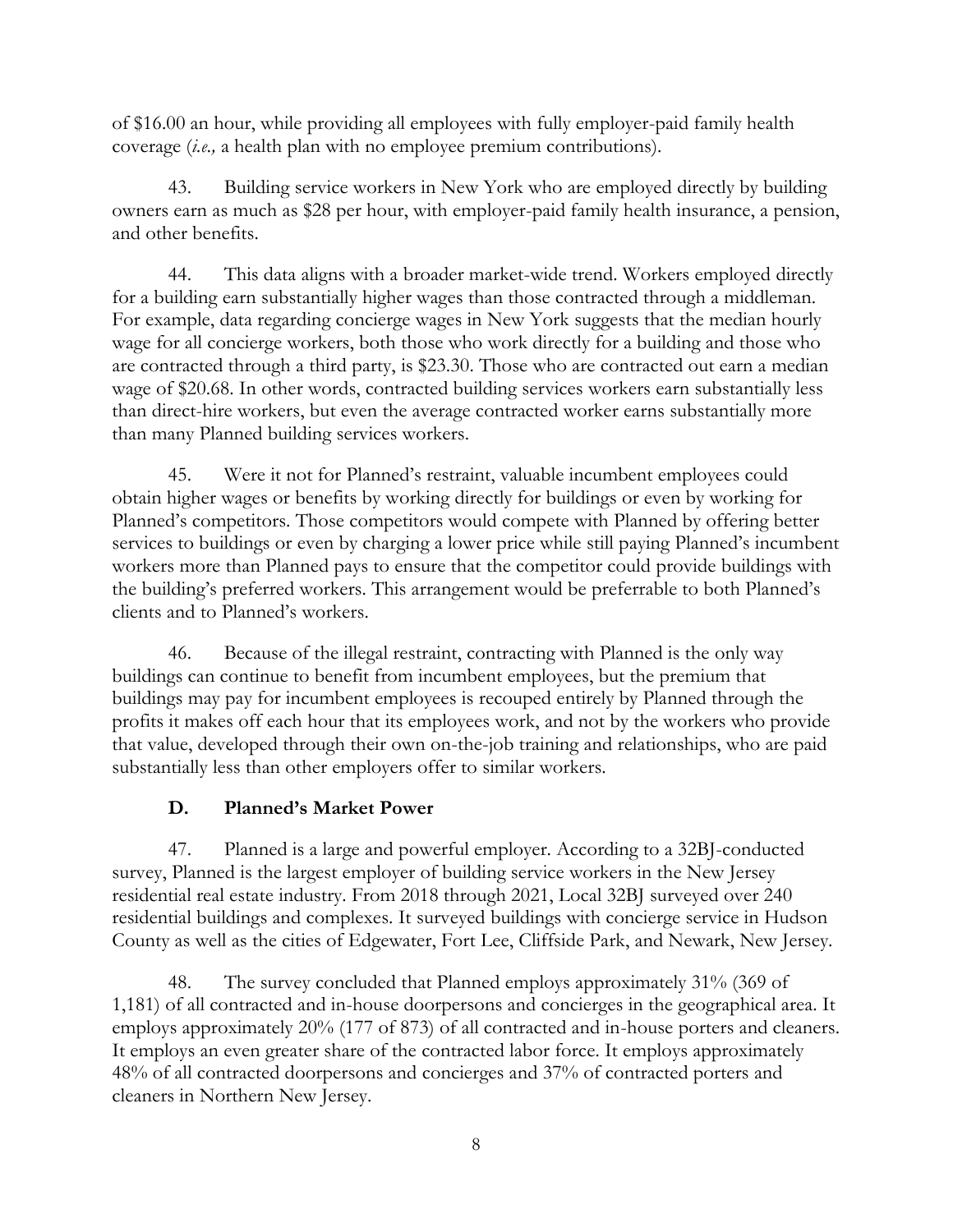#### **CLAIMS**

49. Section 5 of the FTC Act prohibits unfair methods of competition and unfair and deceptive acts and practices. 15 U.S.C. § 45. Planned's restraint is an unfair method of competition, and it is both unfair and deceptive.

#### **CLAIM ONE: Unfair Method of Competition, 15 U.S.C. § 45(a)(1)**

50. Planned's no-hire agreement is an unfair method of competition because it violates the Sherman Act, 15 U.S.C. §§ 1, *et seq.*, the Clayton Act, 15 U.S.C. §§ 12, *et seq.*, and because it contravenes the spirit of American antitrust laws.

51. Planned's restraint is *per se* unlawful because it is a horizontal agreement among competitors not to compete. Planned's restraint is a non-compete agreement affecting workers' mobility, but those workers have never had an opportunity to assent, reject, or negotiate over the restraint.

52. Planned and its clients are competitors for the labor of building services workers like Planned's employees. The restraint is a horizontal agreement that prohibits buildings from hiring on building services workers, thereby undermining competition for labor, reducing worker bargaining power, and suppressing wages.

53. Were Planned concerned about the threat that a building could hire one of its employees for wages that would substantially exceed Planned's wages, Planned would face competitive pressure to increase wages or otherwise treat its workers better to keep them. Instead, through its restraint, Planned obstructs workers from going to work for buildings.

54. The restraint is especially harmful because buildings are one of Planned's principal labor market competitors. Once they have developed on-the-job training and relationships with building tenants—training and experience that they form on the job, without any meaningful investment by Planned—Planned's employees are especially valuable to buildings. The restraint obstructs buildings from hiring them. While Planned may have legitimate interests in protecting investments made in training and recruitment, the burdens its restraint places on workers' bargaining power far exceed its minimal investment.

55. While naked and horizontal agreements not to compete are subject to *per se*  treatment under the antitrust laws, restraints on competition may be subject to the rule of reason if they are "vertical," because they are entered into between firms at different levels of the distribution or production chain, or if they are "ancillary," because they are necessary to a legitimate procompetitive arrangement.

56. The Planned restraint is not immune from *per se* treatment, however, merely because it is included in Planned's building services contract with building clients. Courts have explained that a restraint is not ancillary if the "organic connection between the restraint and the cooperative needs of the enterprise that would allow us to call the restraint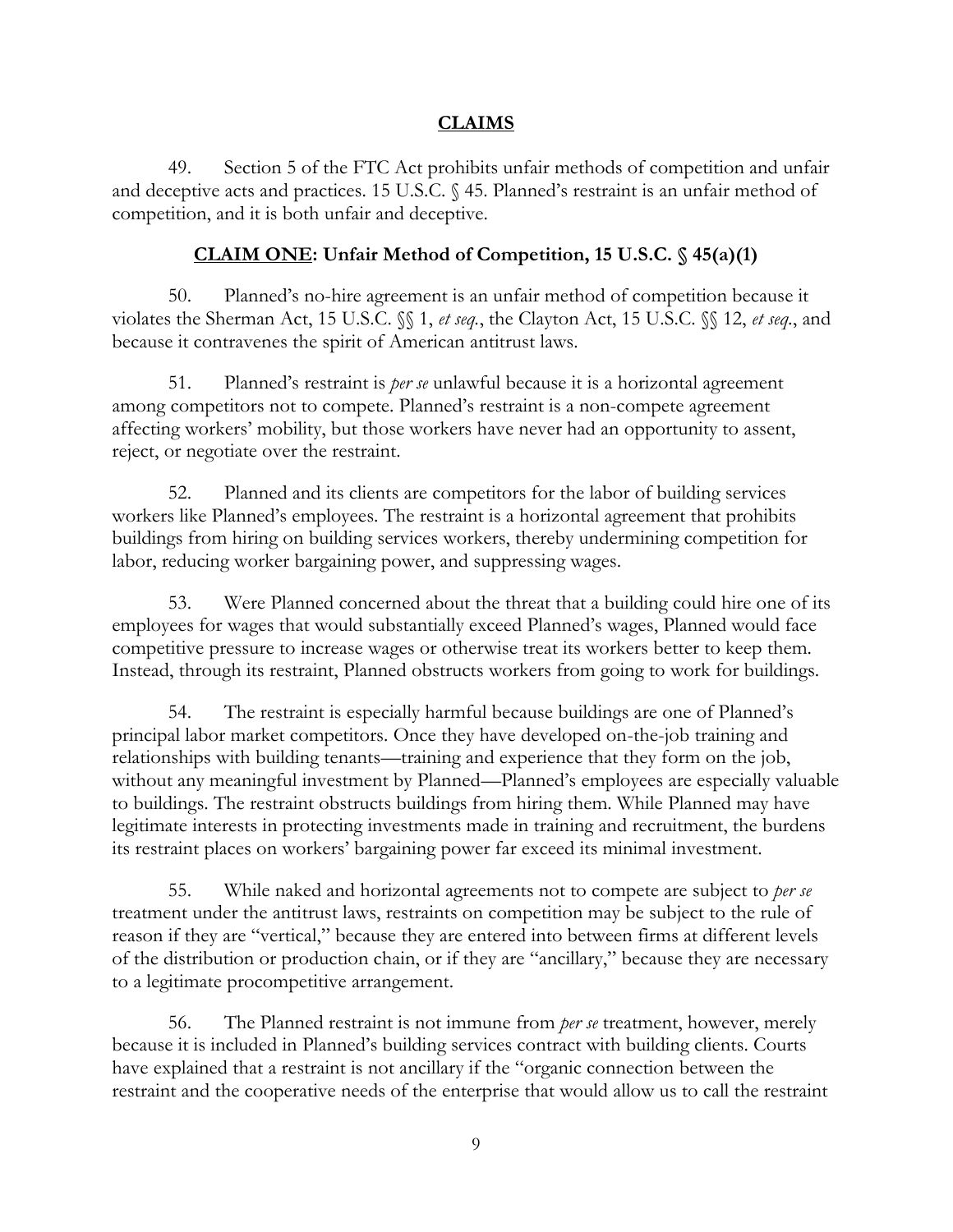a merely ancillary one is missing." *Gen. Leaseways, Inc. v. Nat'l Truck Leasing Assoc*., 744 F.2d 588, 595 (7th Cir. 1984) (Posner, J.); *see also, e.g.*, *Major League Baseball Props., Inc. v. Salvino*, 542 F.3d 290, 339 (2d Cir. 2008) (Sotomayor, J., concurring) ("The [ancillary restraints] doctrine recognizes that a restraint that is unnecessary to achieve a joint venture's efficiencyenhancing benefits may not be justified based on those benefits. Accordingly, a challenged restraint must have a reasonable procompetitive justification, related to the efficiencyenhancing purposes of the joint venture, before that restraint will be analyzed as part of the venture.").

57. In this case, there is no plausible connection between the restraint and the purported procompetitive purposes of Planned's agreement with building services clients. Because the restraint stretches six months beyond the expiration of a contract between Planned and its building clients, at which point Planned would have substantially recouped all of any plausible investment in training and recruitment, its purpose is plainly to reduce competition for building services workers, and not to further the procompetitive purposes of its arrangement with building services workers. Moreover, after the expiration of a contract with building services client, Planned has no legitimate purpose in preventing workers from working for a competitor, even within the building where Planned had contracted their labor. Finally, the restraint at issue obstructs a Planned competitor from hiring Planned's workers to work in a *different* building than the one in which the employee worked if Planned's building client decides to contract with that competitor. The only possible purpose of that restraint could be to reduce worker bargaining power and undermine competition in the building services market.

58. Even if a restraint is plausibly ancillary, to be subject to the rule of reason it must (1) hold the promise of procompetitive benefits and (2) be necessary to those procompetitive benefits. Phillip E. Areeda & Herbert Hovenkamp, Antitrust Law, ¶ 1908b (2d. ed. 2000). Even if Planned had a legitimate interest in protecting its investment in recruiting and training workers, the penalty assessed for converting a worker to a direct hire from a Planned employee substantially exceeds Planned's actual investment, which is minimal. The purpose and effect of Planned's restraint is not to protect its own investment, but rather to keep workers trapped in jobs for below-market wages and to interfere with employers' efforts to hire those workers and cutting out Planned.

59. Not only is the restraint *unnecessary* to any efficiency-enhancing benefit created by Planned's contracts with buildings; it in fact *undermines* competition in the market for building services workers. Absent the restraint, Planned's competitors could compete by offering lower prices or better service for buildings and higher wages for valuable incumbent workers to attract them away from Planned. This competition would be better for workers and better for buildings.

60. Even if the restraint would otherwise be subject to the rule of reason because it is considered vertical or ancillary, its "demonstrable economic effect[s]" justify *per se* treatment. *Cont'l T. V., Inc. v. GTE Sylvania Inc.*, 433 U.S. 36, 58-59 (1977). The restraint does not encourage investment by Planned in recruitment or training, and it is not founded on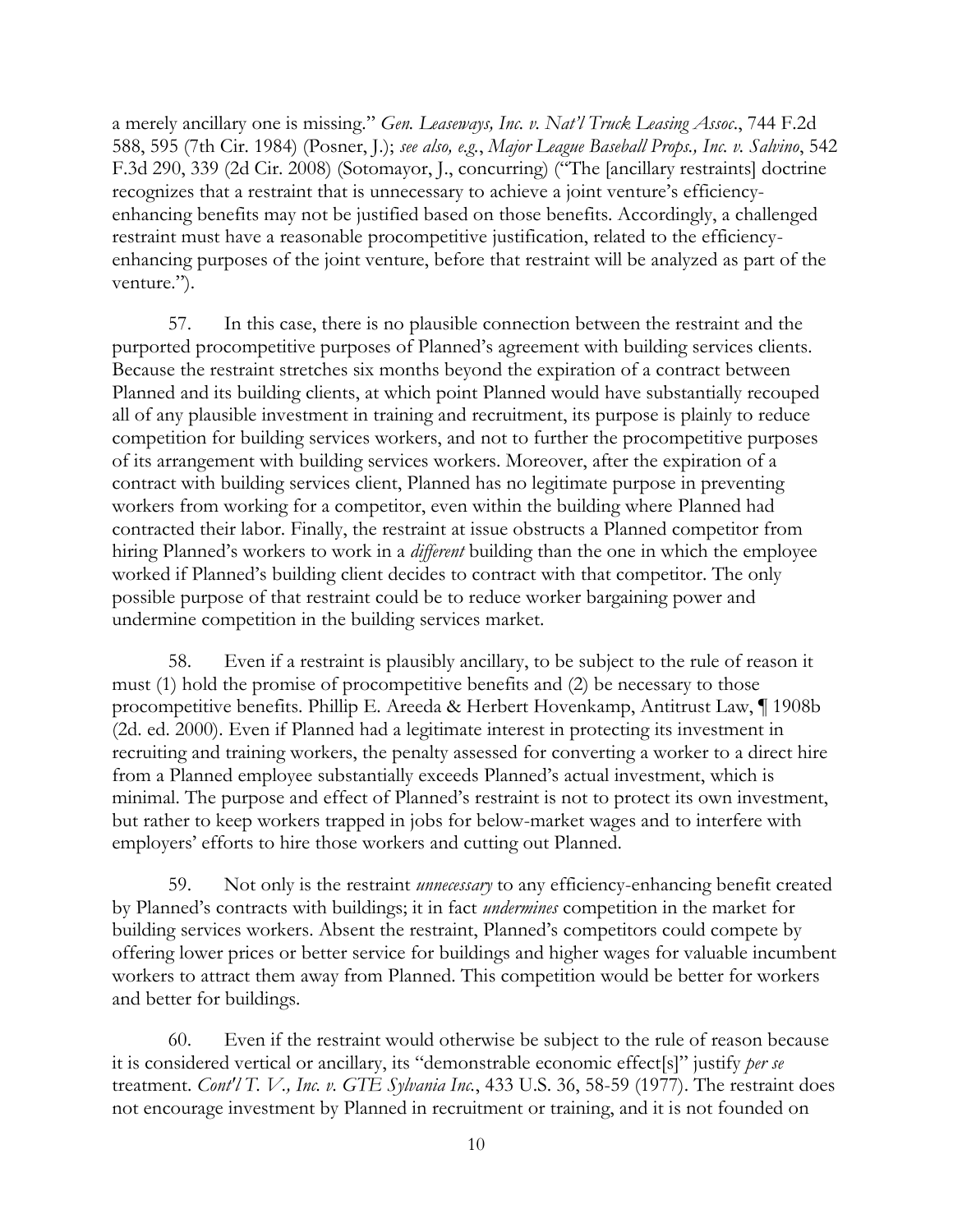any legitimate protection of trade secrets. It does, however, sharply reduce the bargaining power of essential building services workers who earn substantially less working for Planned than they do working directly for buildings or for other building services contractors. The FTC should declare that the restraint here is subject to *per se* treatment.

61. For the foregoing reasons, the *per se* rule is appropriate for Planned's conduct. But even if the FTC chose to analyze the restraint under the rule of reason, it would still be found to violate the antitrust laws. If the rule of reason applied, the market in this case should be defined as the market for incumbent building services workers for a particular building. Planned dominates that market, preventing workers from seeking out higher wages and buildings from relying on competitor contractors or direct hire.

62. To address the restraint under the rule of reason, the FTC should weigh the potential benefits to workers of the restraint against the harms caused by the restraint. The restraint does not provide benefits to workers. It is not designed to encourage or protect investments by Planned in recruiting, hiring, or investing in building services employees who are principally trained on the job without any investment by Planned.

63. Even if the FTC were to weigh the harms to Planned's workers against benefits in the consumer market for building services, Planned's restraint would fail the rule of reason. Planned holds both workers and buildings captive with its restraint and unfairly competes with competitor building service companies by effectively preventing them from employing incumbent workers for higher wages *and* lower prices or better services for clients. Planned can maintain low wages, inadequate services, and higher prices than it would otherwise be able to charge because the restraint effectively prohibits buildings from benefitting from valuable incumbent workers

64. Even the market is defined to cover building services employees generally, Planned's market power is evident in its ongoing exploitation of the harmful restraint and in its extraordinary market share in various geographies in the Northeast, especially in Northern New Jersey.

65. Combined with the restraint's suppression of competition among employers for workers' services, the restraint violates the "rule of reason," even if the market is defined broadly to include both incumbent and new building services employees.

66. Finally, Planned's conduct denies its workers the fundamental right to sell their labor in a fair competitive market, and it does so without offering them any benefit that would not be available to them absent Planned's illegal restraint. This conduct should be a *per se* unfair method of competition under the FTC Act even if it receives rule of reason treatment under the Sherman Act, *F.T.C. v. Brown Shoe Co.*, 384 U.S. 316, 322 (1966) (noting that Commission "has power under Section 5 to arrest trade restraints in their incipiency without proof that they amount to an outright violation"), and even if it does not constitute a technical violation of that Sherman Act under existing case law, *Fed. Trade Comm'n v. Motion Picture Advert. Serv. Co*., 344 U.S. 392, 394 (1953). As explained here, Planned's conduct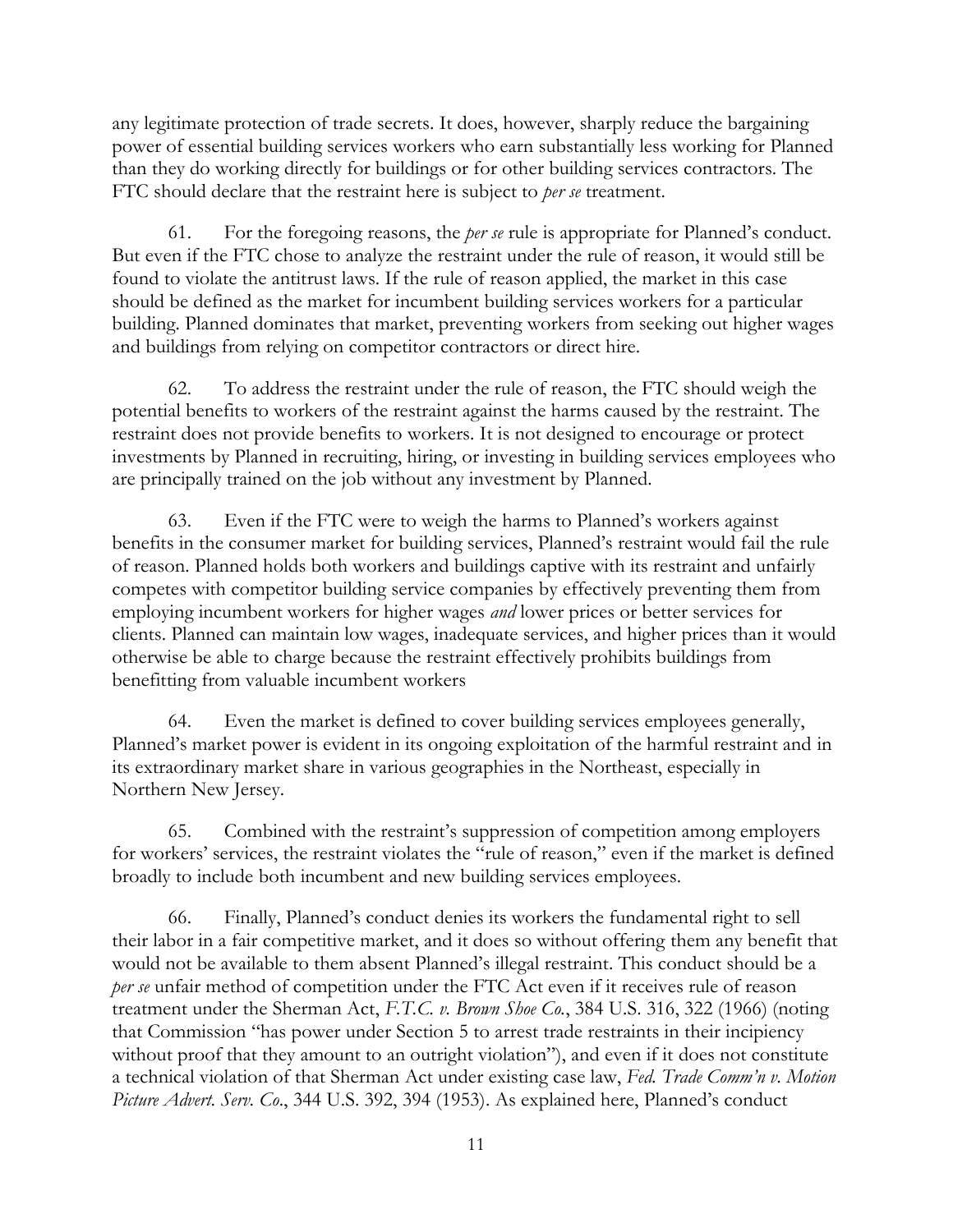violates the Sherman Act and should be deemed a *per se* violation of that statute. But even if it did not, the Commission should still declare Planned's conduct a *per se* unfair method of competition.

## **CLAIM TWO**: **Unfair Act or Practice, 15 U.S.C. § 45(a)**

67. A trade practice is unfair if it "causes or is likely to cause substantial injury to consumers which is not reasonably avoidable by consumers themselves and not outweighed by countervailing benefits to consumers or to competition." 15 U.S.C. § 45(n). In determining whether a trade practice is unfair, the Commission is expected to consider "established public policies."

68. Planned's restraint is illegal in many of the states in which Planned operates. State law in New Jersey and New York, two of Planned's largest markets, prohibits covenants not to compete in the employment context unless they are reasonable and are justified by the legitimate interests of the employer. *See, e.g.*, *BDO Seidman v. Hirshberg*, 93 N.Y.2d 382, 387, 712 N.E.2d 1220, 1222 (1999); *Solari Industries v. Malady*, 55 N.J. 571, 585, 264 A.2d 53 (1970). In New York, cognizable employer interests include the "(1) protection of trade secrets, (2) protection of confidential customer information, (3) protection of the employer's client base, and (4) protection against irreparable harm where the employee's services are unique or extraordinary." *Oliver Wyman v. Eielson*, 282 F. Supp. 3d 684, 694 (S.D.N.Y. 2017) (quotations and citations omitted). In New Jersey, "[i]n cases where the employer's interests do not rise to the level of a proprietary interest deserving of judicial protection, a court will conclude that a restrictive agreement merely stifles competition and therefore is unenforceable." *Ingersoll–Rand Co. v. Ciavatta*, 542 A.2d 879, 892 (N.J. 1988).

69. Planned has no legitimate proprietary interest to justify the restraint. Planned employees do not have access to trade secrets or customer lists. And Planned is merely providing staffing services that other contractors could provide or that Planned's employees could provide directly. The fact that competitors could so easily function and benefit from incumbent workers without Planned is the motivation for Planned's restraint.

70. Planned's restraint is also not justified by any procompetitive purpose or effect. As explained above, Planned's restraint sharply reduces worker bargaining power. Residential and commercial building owners change service contractors frequently, and it is not uncommon for residential buildings to "in-source" building services, terminating an agreement with a service contractor and hiring the service employees directly. In such cases, Planned's restraint creates a significant barrier to employees securing a new job in the very building in which the employees work and have developed expertise and relationships or in another building owned by the same building owner.

71. Also as explained above, especially because building employees develop connections with building tenants over time, Planned staff who have worked in the same building for an extended period are attractive potential employees to buildings that, were it not for the no-hire provision, would otherwise offer them permanent employment.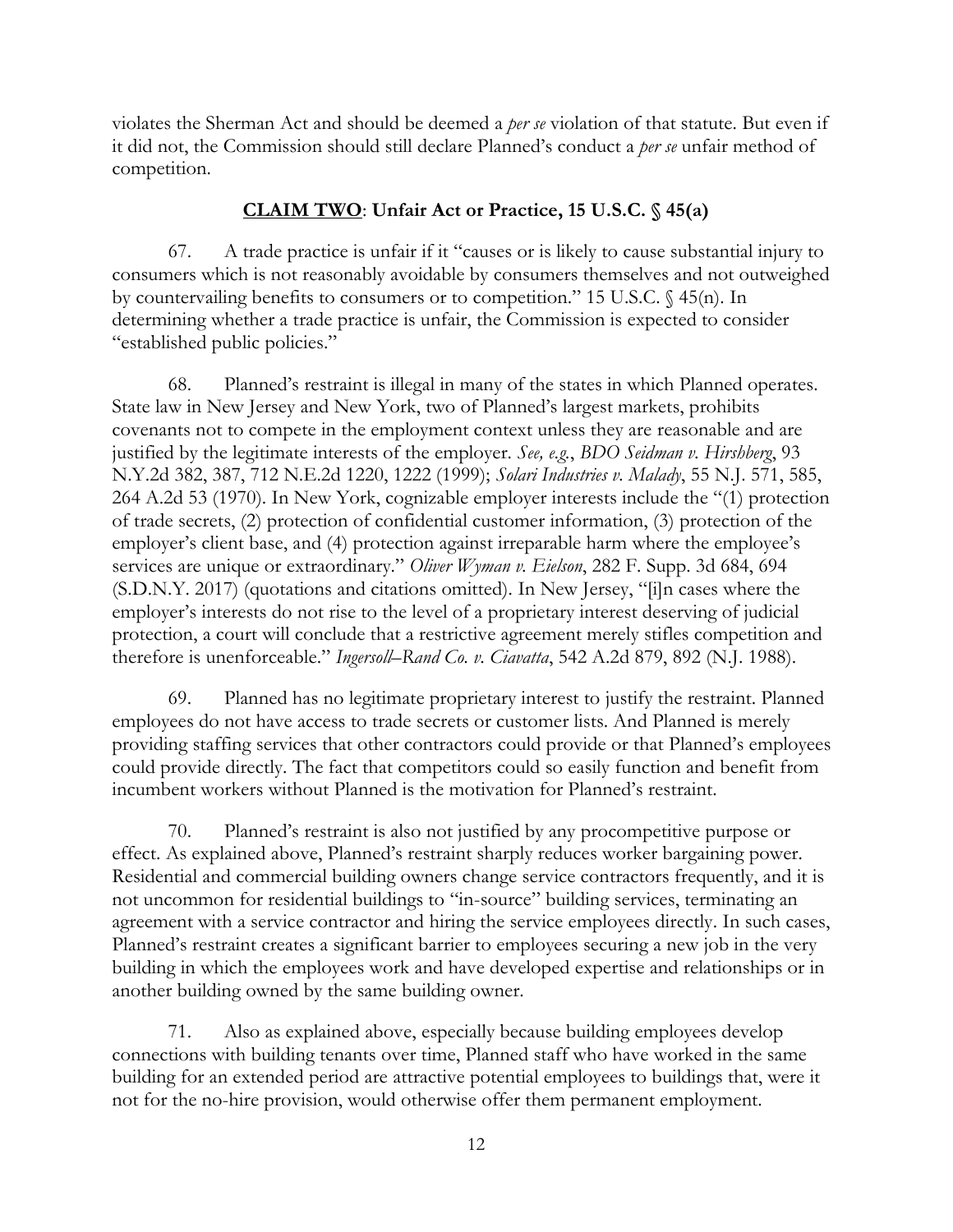72. Such employment would also provide substantially higher wages and better benefits than those paid by Planned. At minimum, the possibility of Planned employees being directly hired by the buildings where they work would provide those workers with additional bargaining power in their relationship with Planned.

73. Furthermore, also as explained above, by interfering with its competitors' and clients' efforts to retaining Planned's incumbent workforce, Planned also harms its competitors and former clients by depriving them of access to an experienced workforce

74. The restraint is also purposefully broad. For example, the restrictive covenant not only applies to buildings that contract with Planned and any agencies with which those buildings contract, it also applies to *all affiliates* of the client building. Many companies employ service workers directly at some buildings while contracting with a service contractor like Planned at others. In such cases, Planned's restrictive covenant may prevent an employee at one building within an investor's portfolio from obtaining direct employment at another building within that same investor's portfolio or at any building where the successor contract provides services.

75. The fact that the restraint is entered into between employers does not immunize it from state non-compete law. As state courts have reasoned, "[w]hile a covenant not to compete is typically made between an employer and its employees, it is possible, as illustrated in this case, that a restrictive covenant may be made between employers that acts as a covenant not to compete on the employees." *Heyde Companies, Inc. v. Dove Healthcare,* 654 N.W.2d 830, 834 (Wis. 2002). Indeed, the fact that a restraint is entered into between employers without a worker's knowledge provides additional support for the argument that it is unreasonable and invalid. *Id.* at ("No-hire provision[s] agreed to by employers that restrict[] the employment opportunities of employees without their knowledge and consent constitute[] an unreasonable restraint of trade."); *see also Pittsburgh Logistics Sys., Inc. v. Beemac Trucking, LLC,* 249 A.3d 918, 936 (Pa. 2021) (concluding that a fissured workplace no-hire agreement was unenforceable in part because "[t]he no-hire provision impairs the employment opportunities and job mobility of PLS employees, who are not parties to the contract, without their knowledge or consent and without providing consideration in exchange for this impairment").

76. For all of these reasons, the restraint violates state non-compete law and is an unfair practice under § 5 of the FTC Act.

# **CLAIM THREE: Deceptive Act or Practice, 15 U.S.C. § 45(a)**

77. A practice is deceptive under  $\S$  5 if it involves a material representation, omission, or practice that is likely to mislead. *See e.g.*, *Matter of Cliffdale Assocs., Inc*., 103 F.T.C. 110 (1984).

78. In recruiting workers for employment with Planned, Planned suggests that potential employees will be able to develop marketable skills that they will give them access